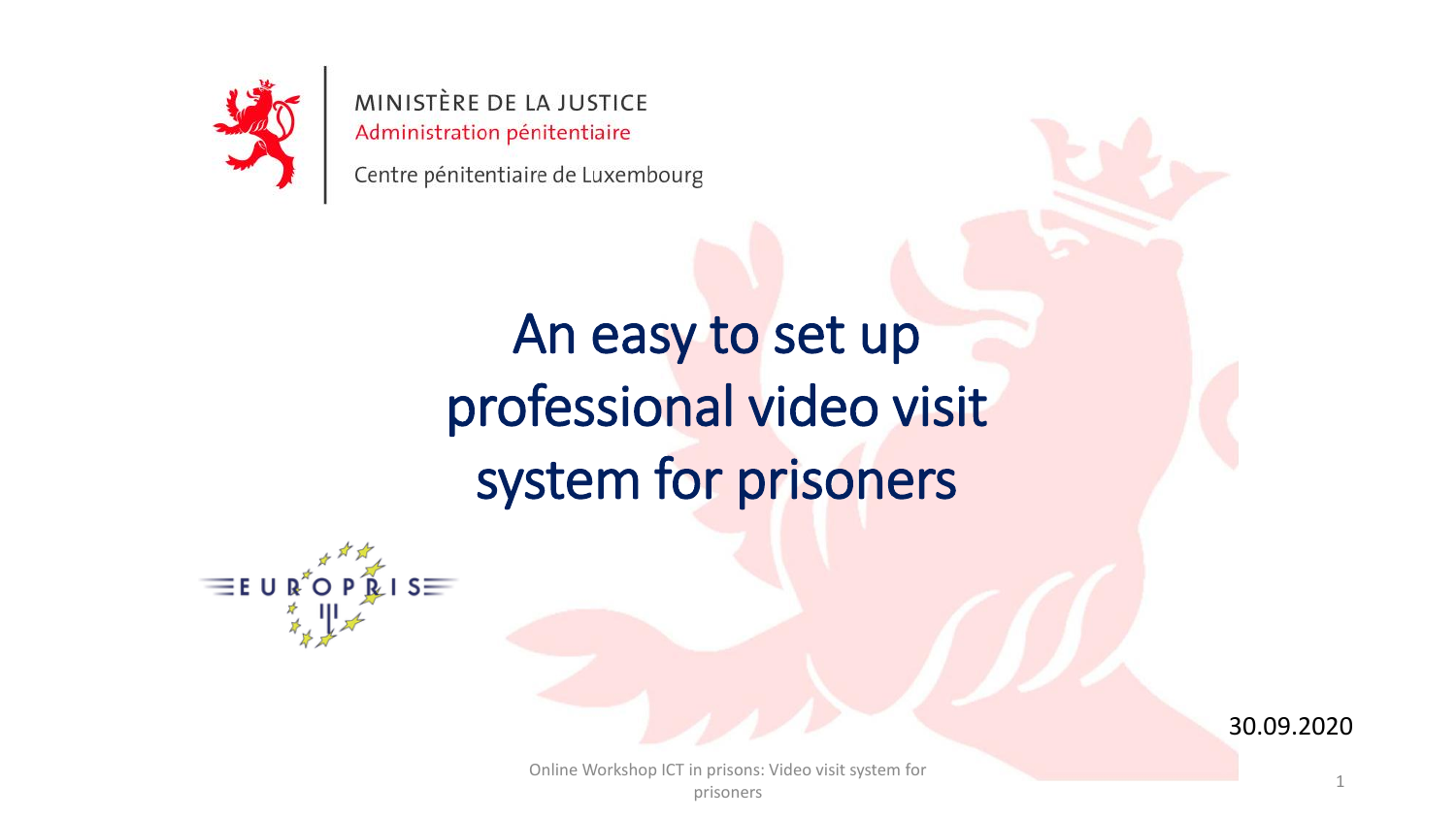

Centre pénitentiaire de Luxembourg

1st solution:

Smart TV with Skype

- + built-in Skype app built-in web cam no keyboard needed
- officer to set up connection with remote control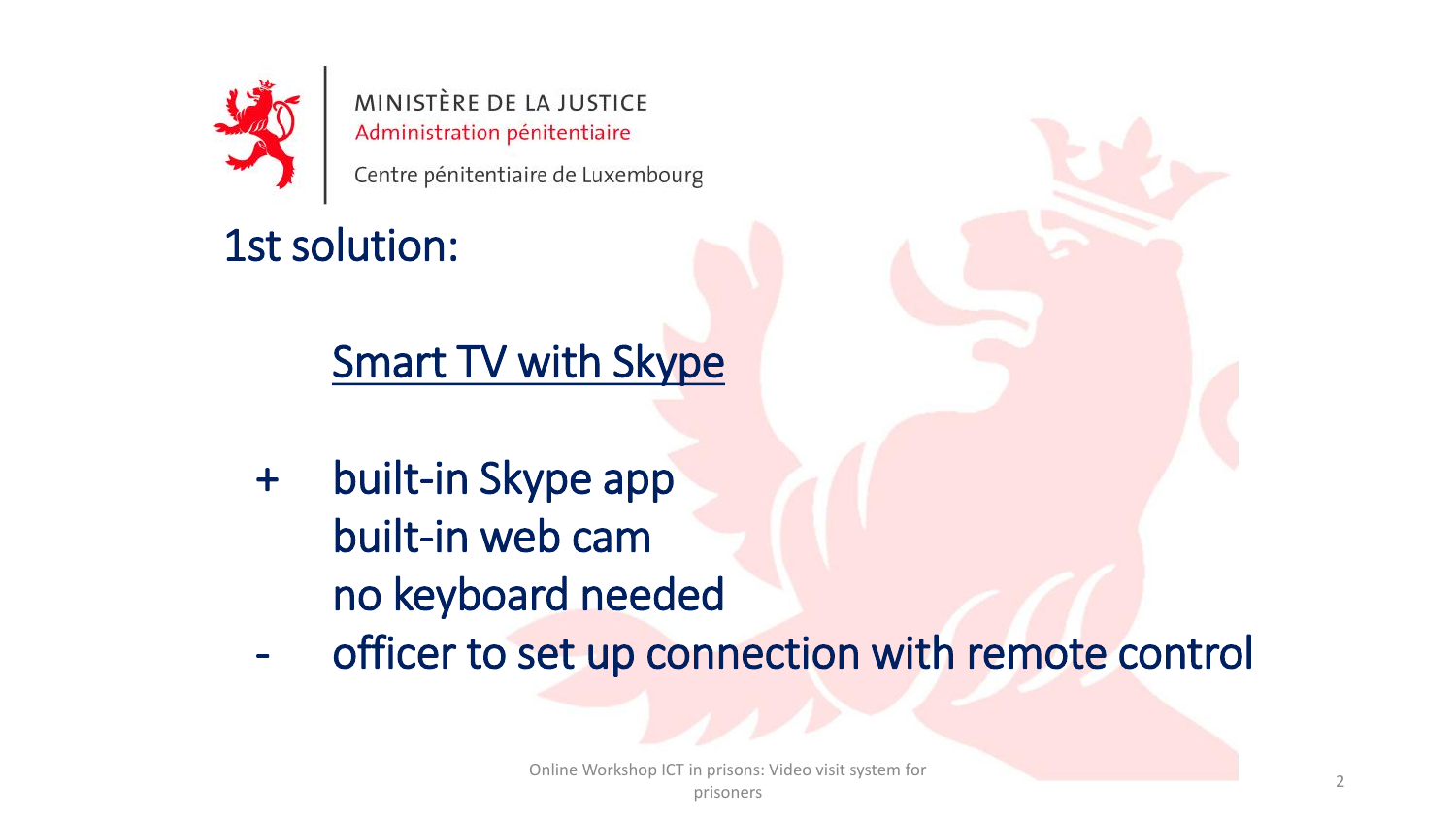

Centre pénitentiaire de Luxembourg

#### 1st solution:

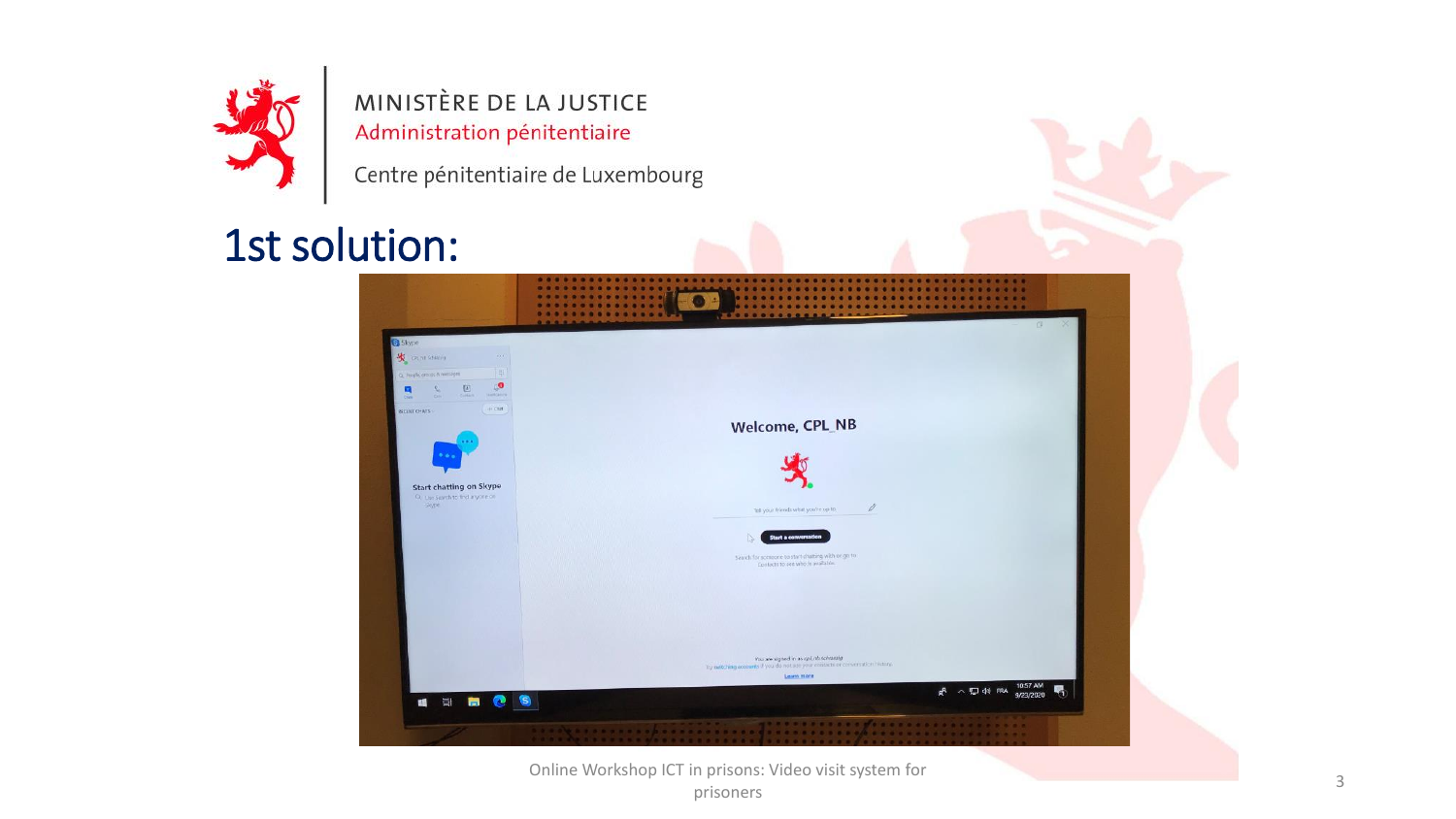

Centre pénitentiaire de Luxembourg

2nd solution:

Desktop PC with Skype locked in a box

- + flexible screen size any webcam can be used
- officer to set up connection with wireless keyboard have to build box to hold PC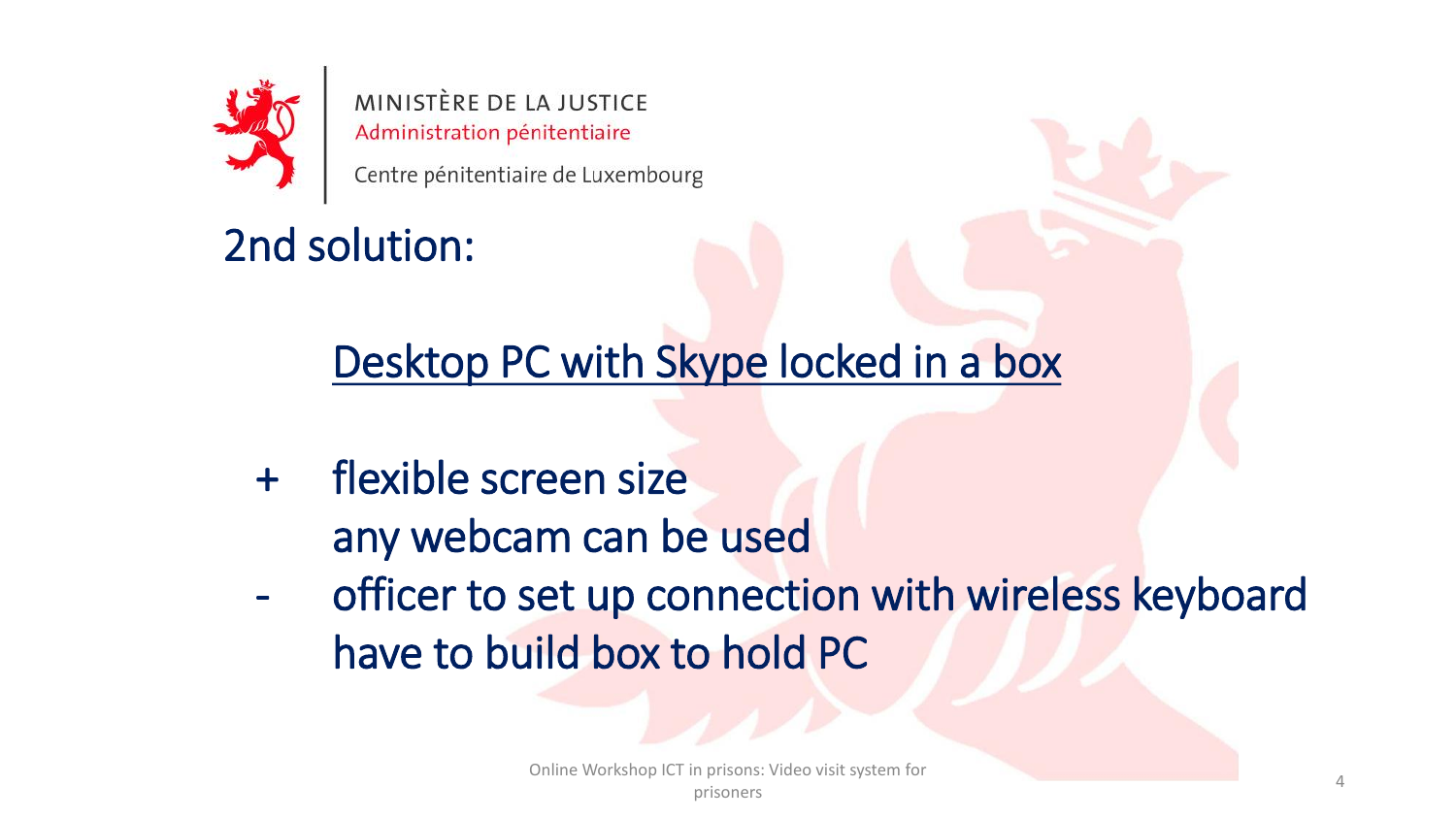

Centre pénitentiaire de Luxembourg

## 2nd solution:





Online Workshop ICT in prisons: Video visit system for prisoners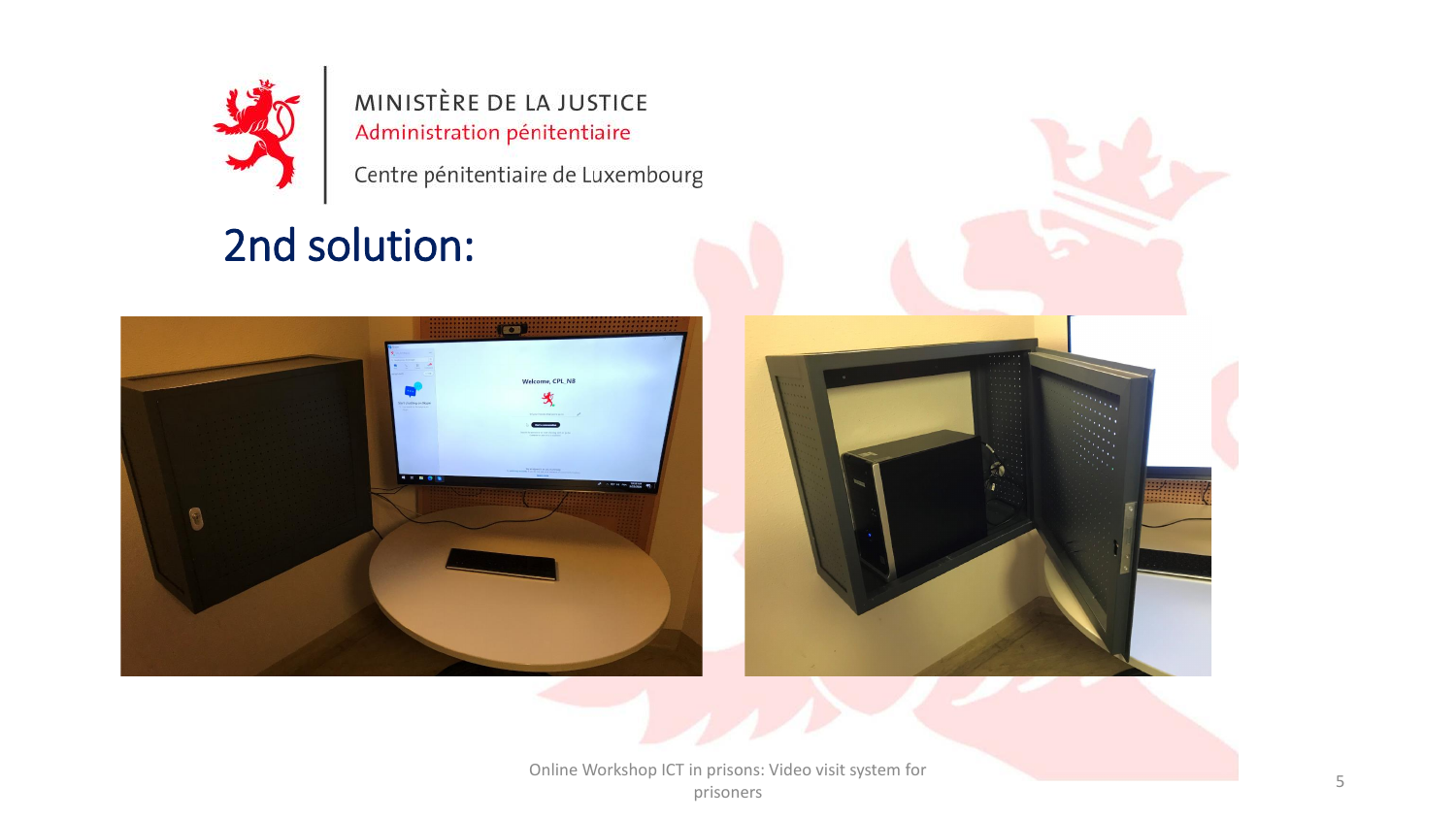

Centre pénitentiaire de Luxembourg

## 3rd solution (emergency before lockdown March 2020):

## Laptop with Skype

- + quick set up laptop in kiosk mode
- prisoner can reach keyboard prisoner can dial anybody in Skype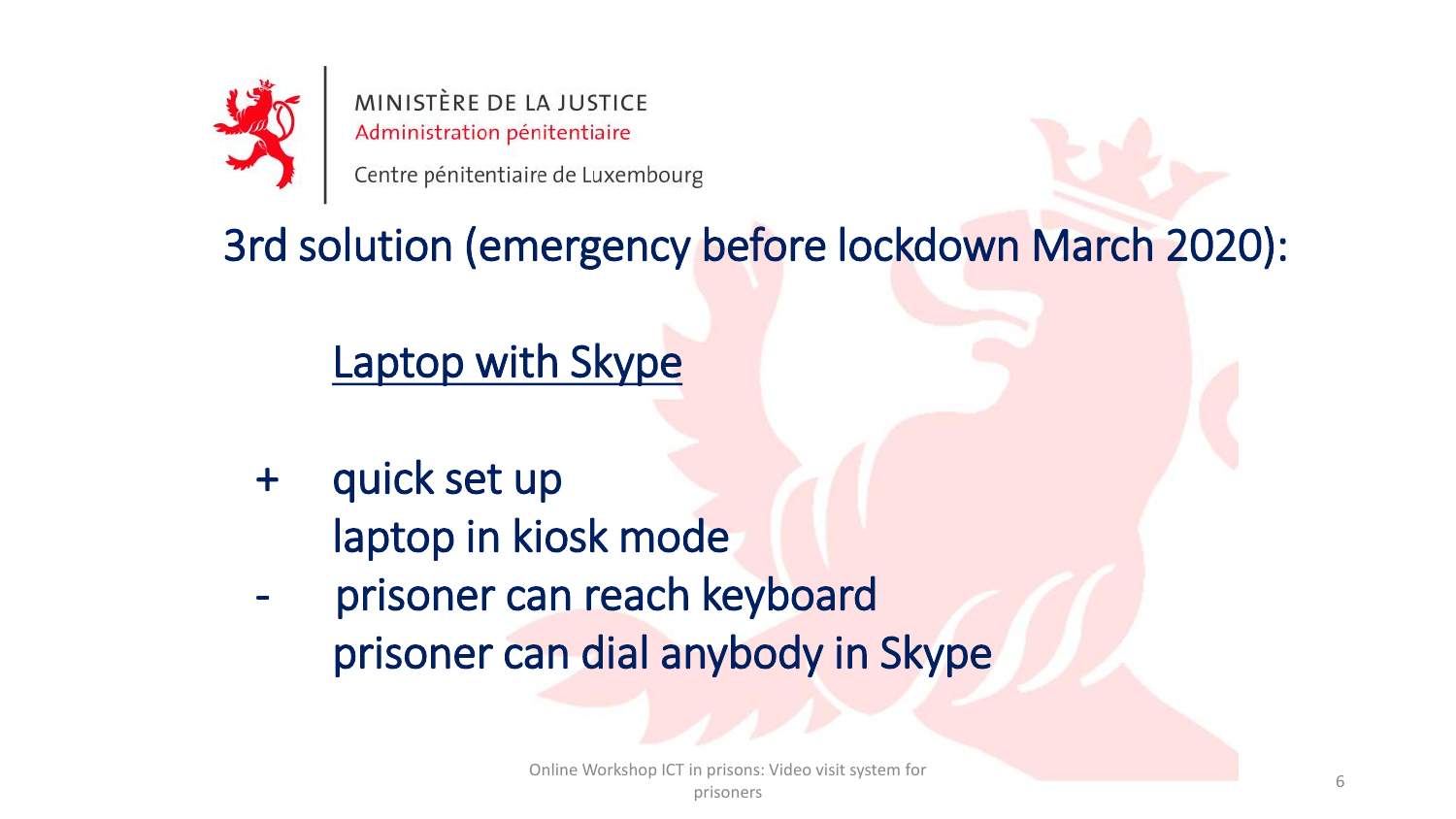

Centre pénitentiaire de Luxembourg

#### 3rd solution (emergency before lockdown March 2020):

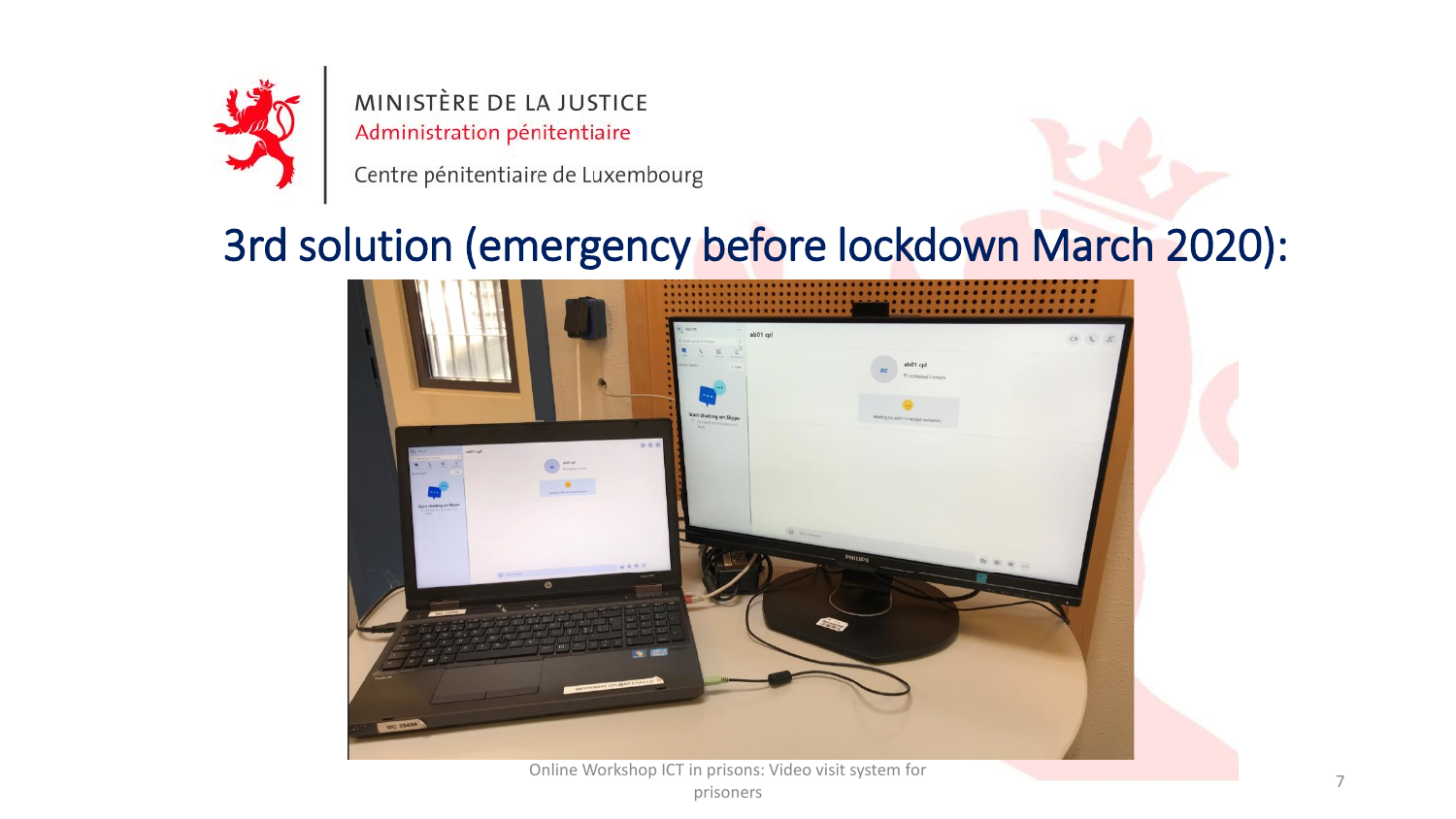

Centre pénitentiaire de Luxembourg

Requirements for new system:

- central set up of visits BEFORE start time
- no keyboard in visit room
- easy to use for friends and family
- flexibility to change times
- flexible screen size
- should work on public Internet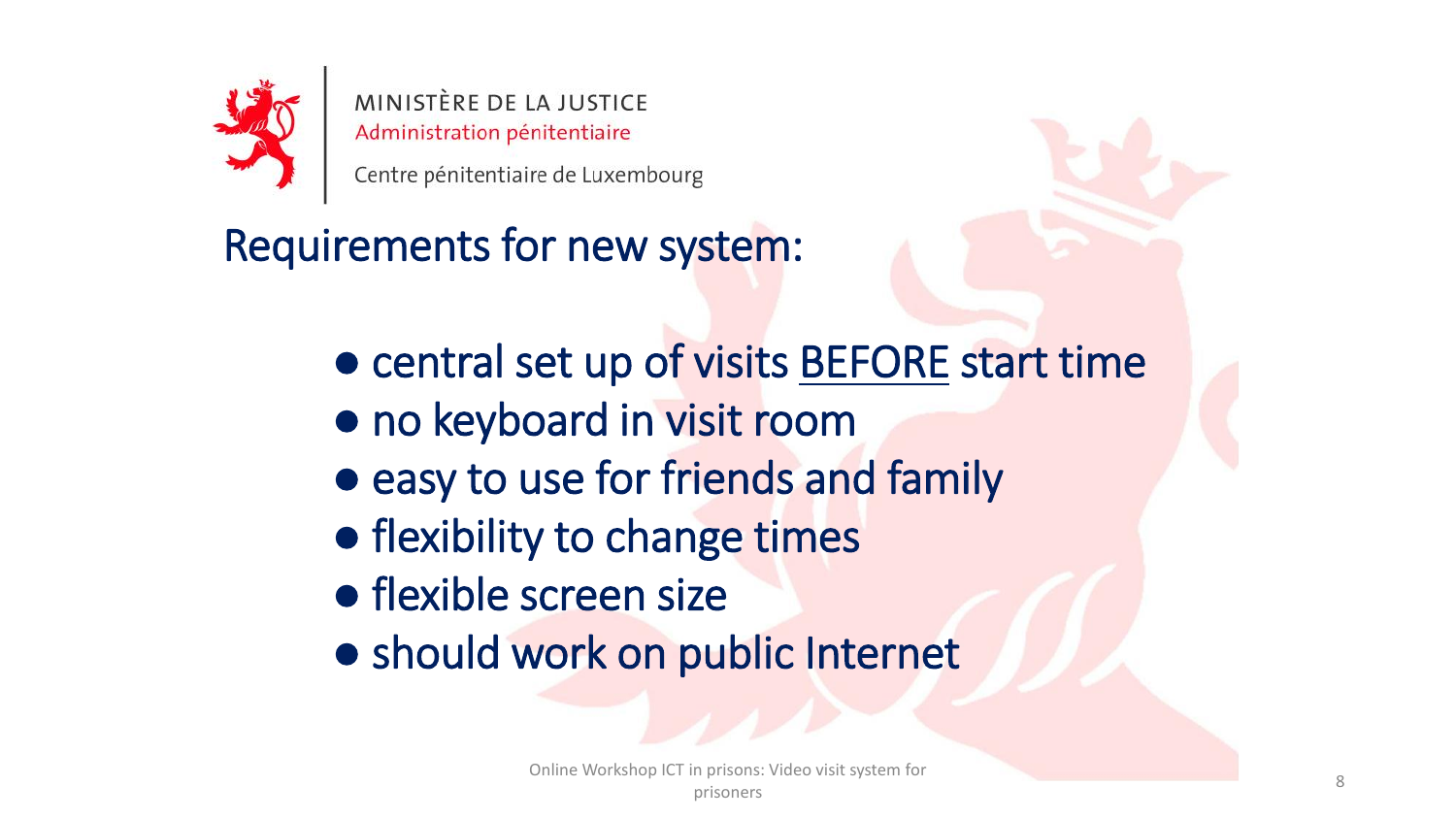

Centre pénitentiaire de Luxembourg

#### Solution:

1. create own domain 2. Microsoft Office 365 Teams licence 3. intelligent webcam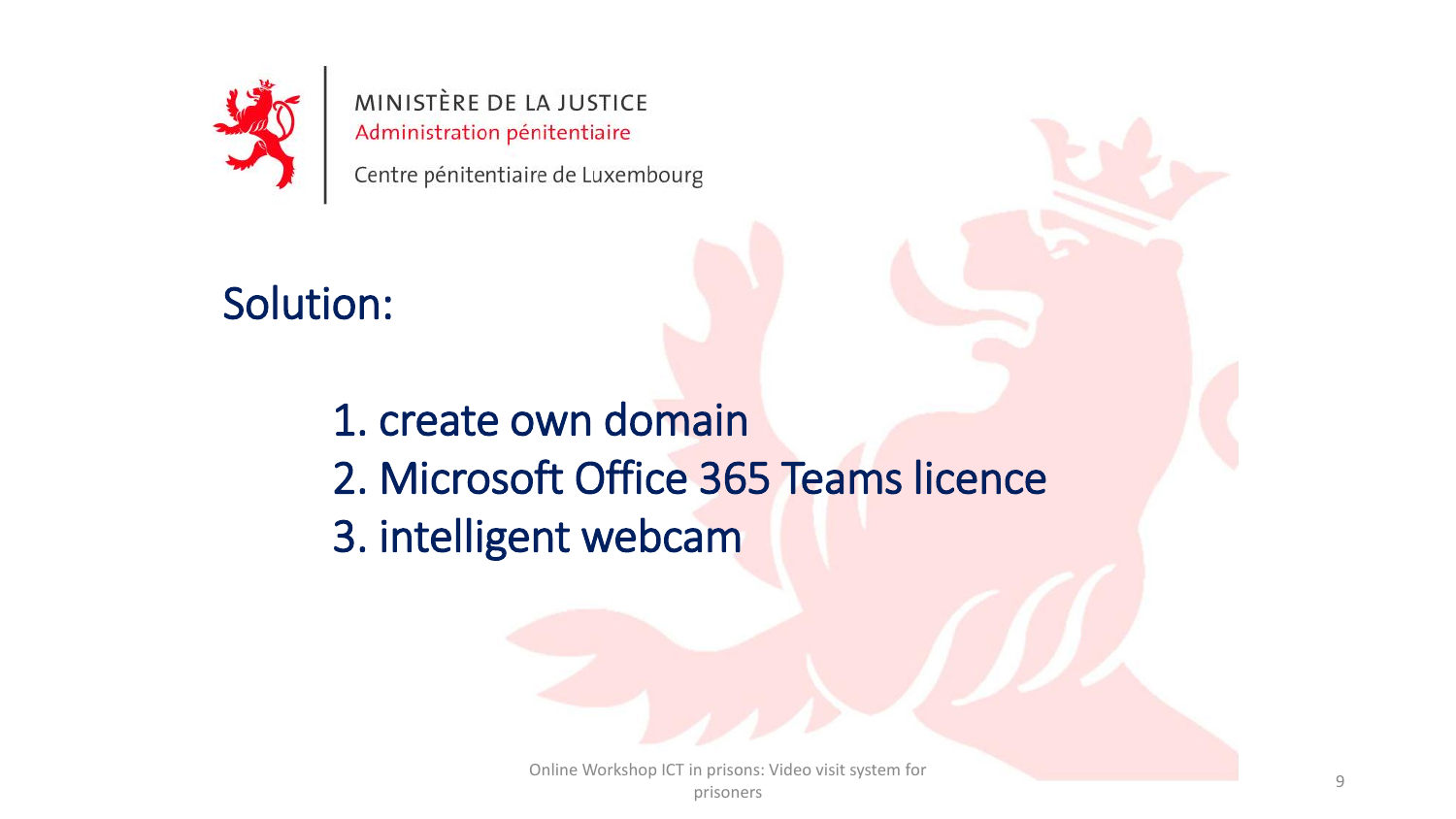

Centre pénitentiaire de Luxembourg

1. create own domain :

in our case: [www.ap-videovisit.lu](http://www.ap-videovisit.lu/)

## Emails to friends & family will be sent using this address:

#### **Join Microsoft Teams Meeting**

Learn more about Teams | Meeting options



LE GOUVERNEMENT DU GRAND-DUCHÉ DE LUXEMBOURG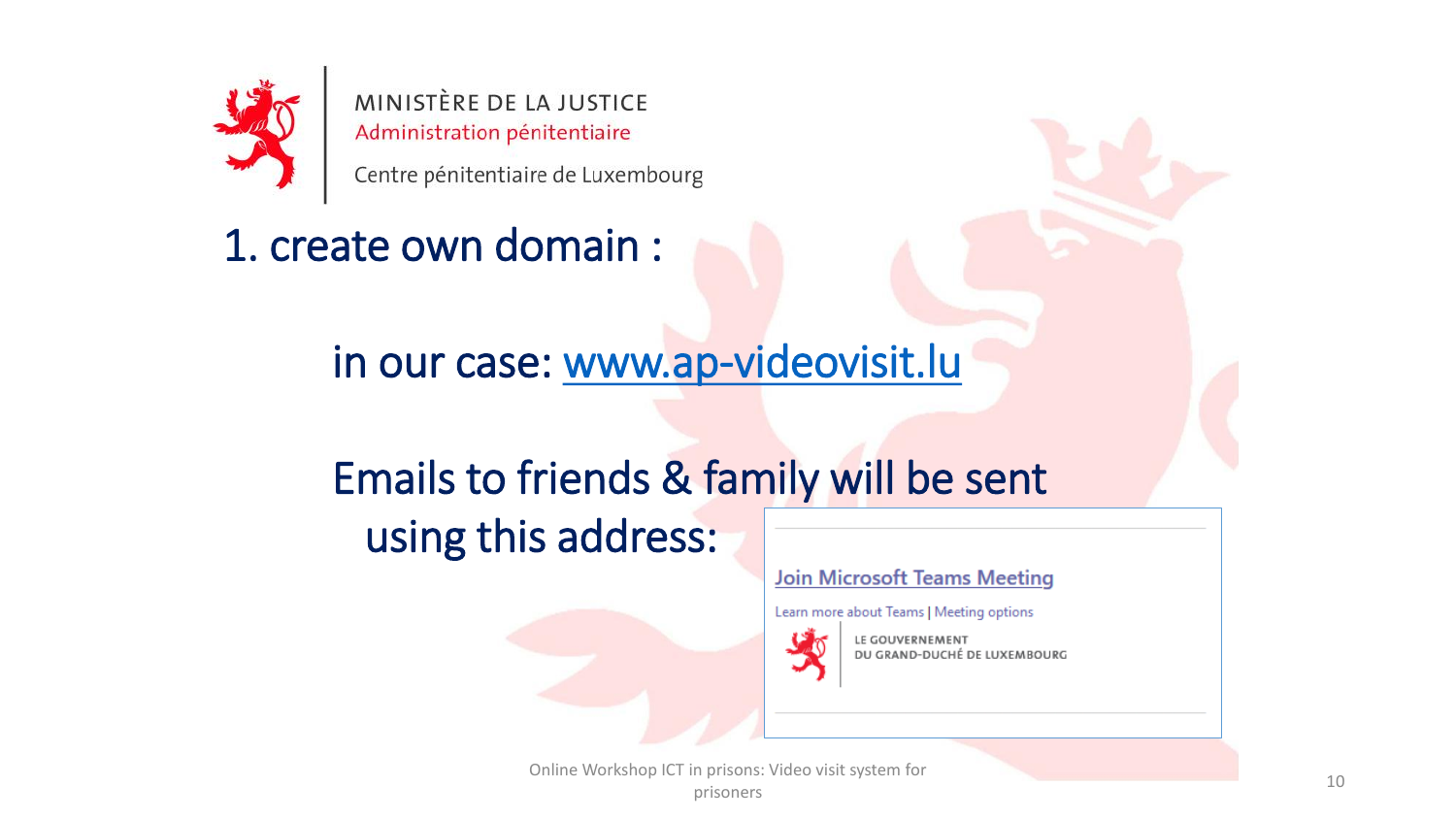

Centre pénitentiaire de Luxembourg

#### 2. Microsoft Office 365 Teams licence :

| $\mathop{\mathrm{HH}}\nolimits$                                                      |                                                                                | <b>Microsoft Teams</b>                                | Q Search                           |                                                        |            |  |
|--------------------------------------------------------------------------------------|--------------------------------------------------------------------------------|-------------------------------------------------------|------------------------------------|--------------------------------------------------------|------------|--|
| $\frac{1}{\text{Activity}}$                                                          |                                                                                | New meeting Details Scheduling Assistant              |                                    |                                                        |            |  |
| $\begin{array}{c} \n\blacksquare \\ \n\blacksquare \n\end{array}$                    | Time zone: (UTC+01:00) Amsterdam, Berlin, Bern, Rome, Stockholm, Vienna $\vee$ |                                                       |                                    |                                                        |            |  |
| $\begin{array}{c} \mathbf{iii} \\ \mathbf{Ieams} \end{array}$                        |                                                                                | Mr. Joe Black                                         |                                    |                                                        |            |  |
| $\Box$ Calendar                                                                      | $\stackrel{\circ}{=}$                                                          | jane.black@mail.com                                   |                                    |                                                        | + Optional |  |
| $\begin{array}{c} \begin{array}{c} \text{d} \\ \text{files} \end{array} \end{array}$ | Ü                                                                              | Sep 30, 2020                                          | 9:00 AM $\rightarrow$ Sep 30, 2020 | 9:30 AM $\sim$ 30m $\bullet$ All day                   |            |  |
| $\cdots$                                                                             | Ø                                                                              | Does not repeat $\quad \, \lor$                       |                                    |                                                        |            |  |
|                                                                                      | 冒                                                                              | Add channel                                           |                                    |                                                        |            |  |
|                                                                                      | $\circledcirc$                                                                 | Add location                                          |                                    |                                                        |            |  |
|                                                                                      | $\equiv$                                                                       | < CPL Visite NB<br>CPL Visite NB P4<br>$\Box$<br>Free |                                    | ○ 三 三   , ◎ 를 囲   う ぐ                                  |            |  |
|                                                                                      |                                                                                |                                                       |                                    |                                                        |            |  |
|                                                                                      |                                                                                |                                                       |                                    |                                                        |            |  |
|                                                                                      |                                                                                |                                                       |                                    |                                                        |            |  |
|                                                                                      |                                                                                |                                                       |                                    |                                                        |            |  |
|                                                                                      |                                                                                |                                                       |                                    |                                                        |            |  |
|                                                                                      |                                                                                |                                                       |                                    |                                                        |            |  |
| $\underbrace{\mathop{\bigoplus}\limits_{\mathop{\sf Apps}\nolimits}}$                |                                                                                |                                                       |                                    |                                                        |            |  |
|                                                                                      |                                                                                |                                                       |                                    | Online Workshop ICT in prisons: Video visit system for |            |  |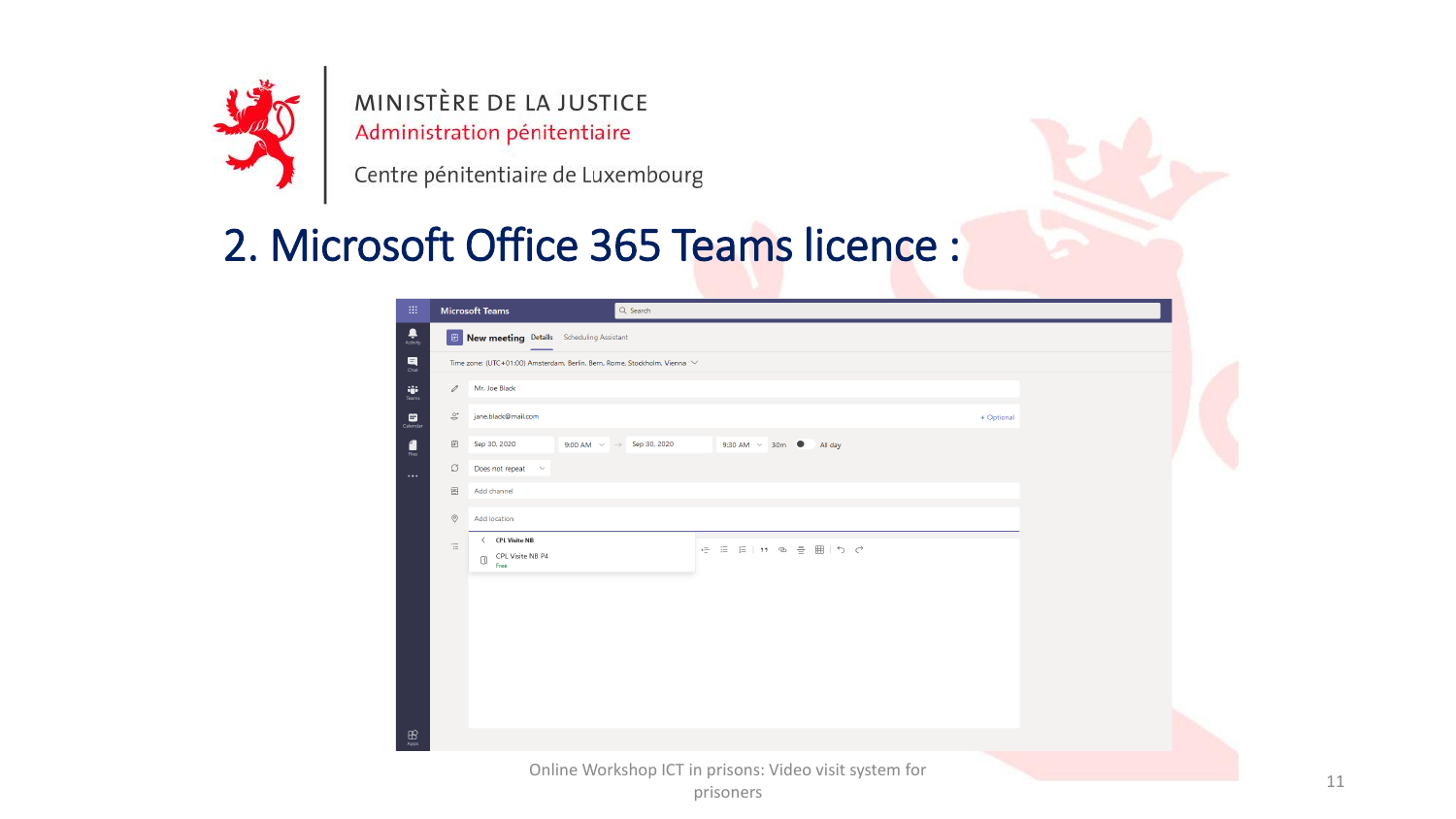

Centre pénitentiaire de Luxembourg

#### 2. Microsoft Office 365 Teams licence :

| ₿                                                                                                                                                                       |                                                                   |  |
|-------------------------------------------------------------------------------------------------------------------------------------------------------------------------|-------------------------------------------------------------------|--|
| $\begin{array}{ccc} \hline \hline \hline \hline \hline \hline \end{array}$ Today $\begin{array}{ccc} \hline \hline \hline \hline \end{array}$ <b>August 2020</b> $\vee$ |                                                                   |  |
|                                                                                                                                                                         | 24<br>Monday                                                      |  |
| 2 PM                                                                                                                                                                    | $\mathsf{A}$<br>CPL Visite NB P4 CPLVISITEAB                      |  |
| 3 PM                                                                                                                                                                    | B<br>CPL Visite NB P4 CPLVISITEAB<br>CPL Visite NB P4 CPLVISITEAB |  |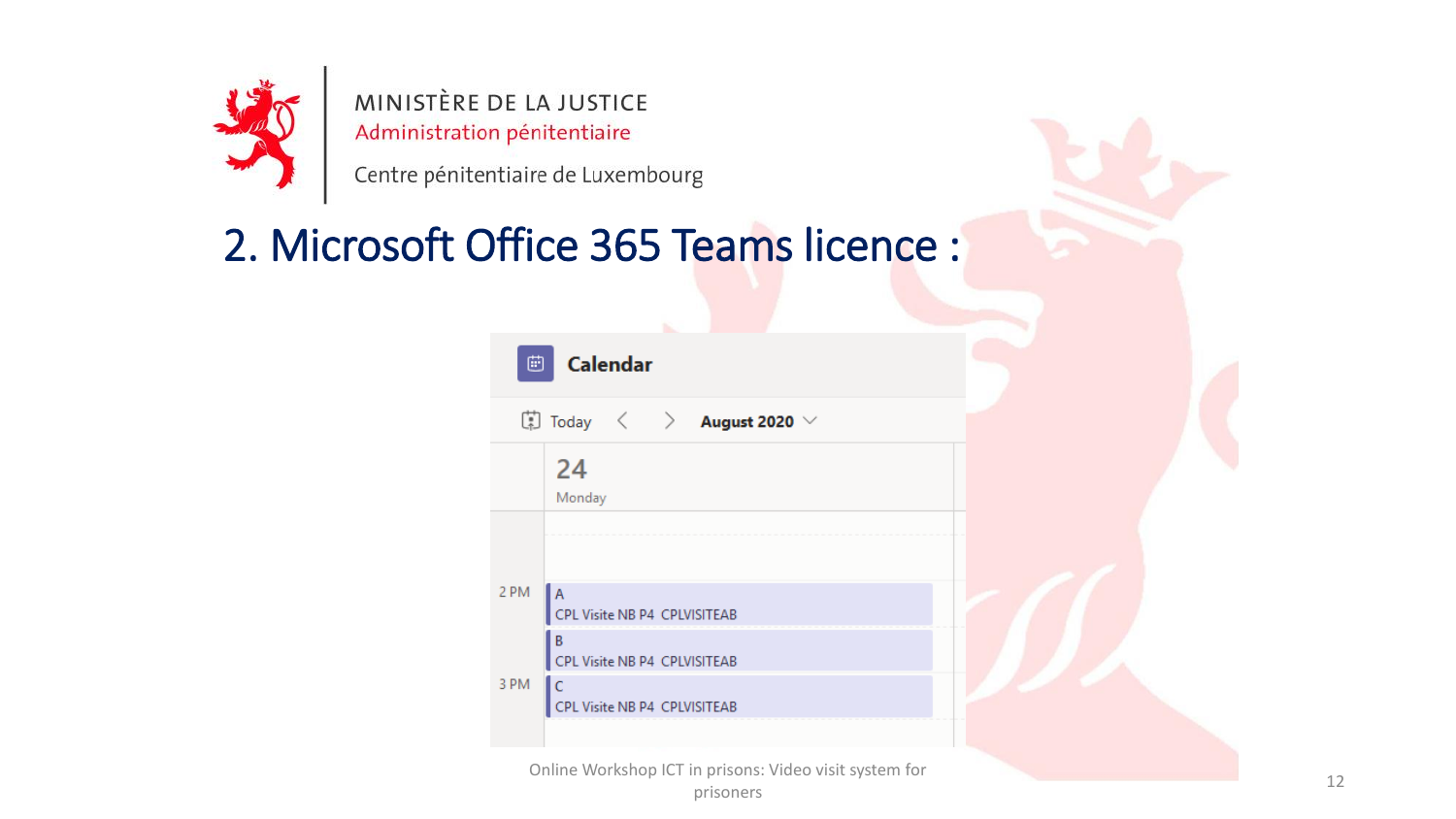

Centre pénitentiaire de Luxembourg

## 3. intelligent webcam :











e-PTZ

Control

Wide-angle 120° FoV

 $1120$ 





Auto Framing Wi-Fi & Bluetooth





Touch & Remote Proximity Join





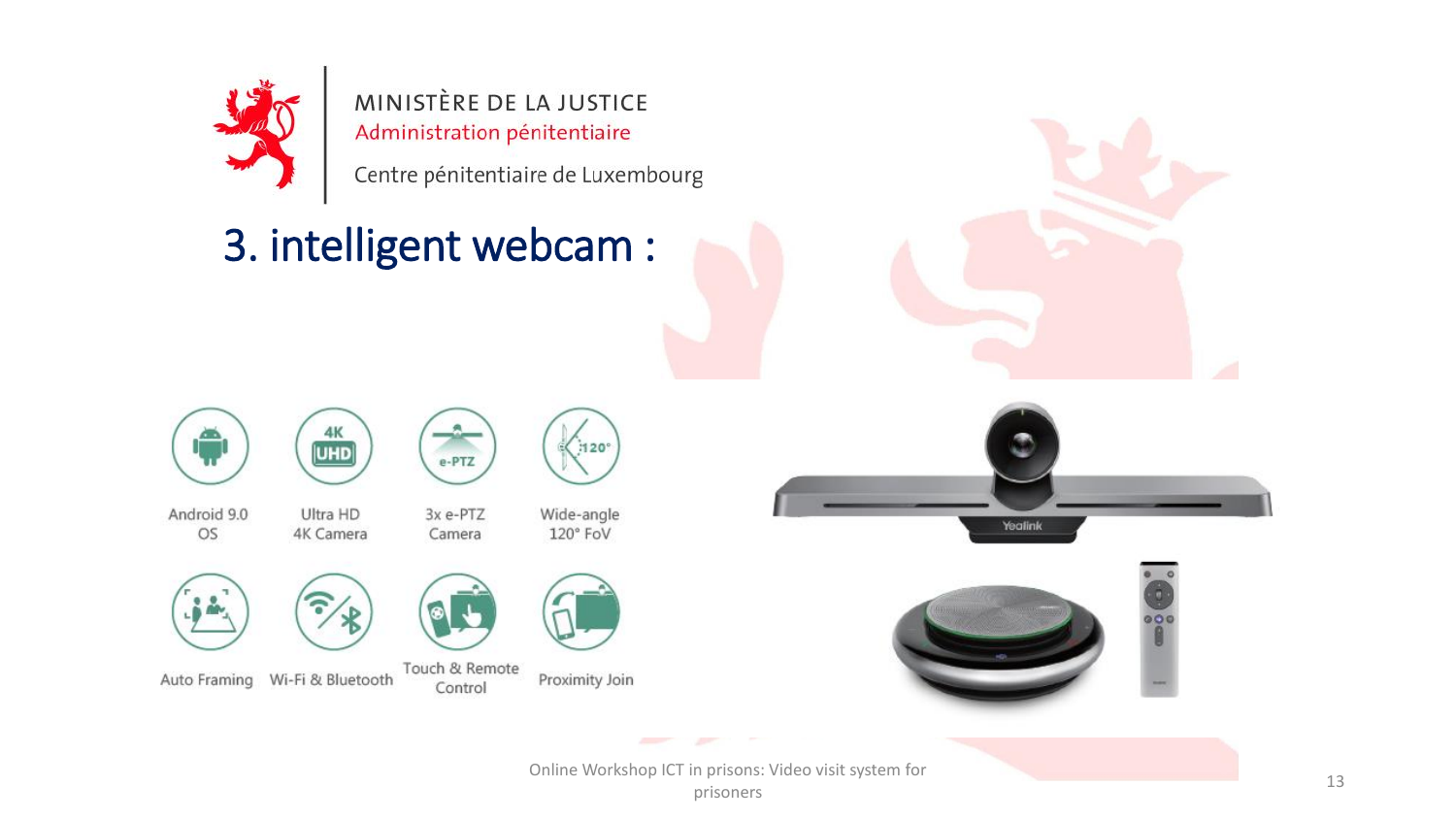

Centre pénitentiaire de Luxembourg

## 3. intelligent webcam :

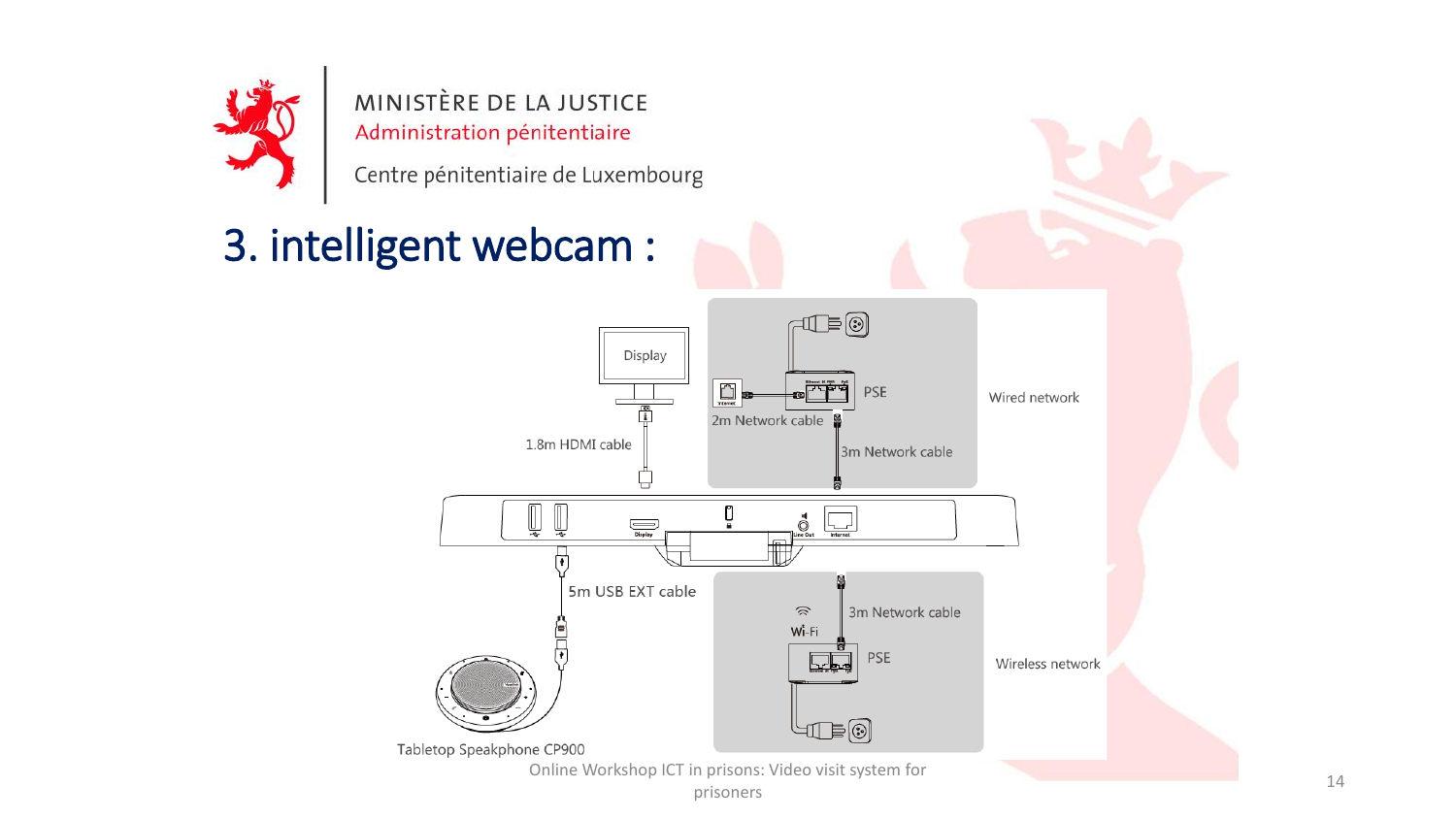

Centre pénitentiaire de Luxembourg

## 3. intelligent webcam :